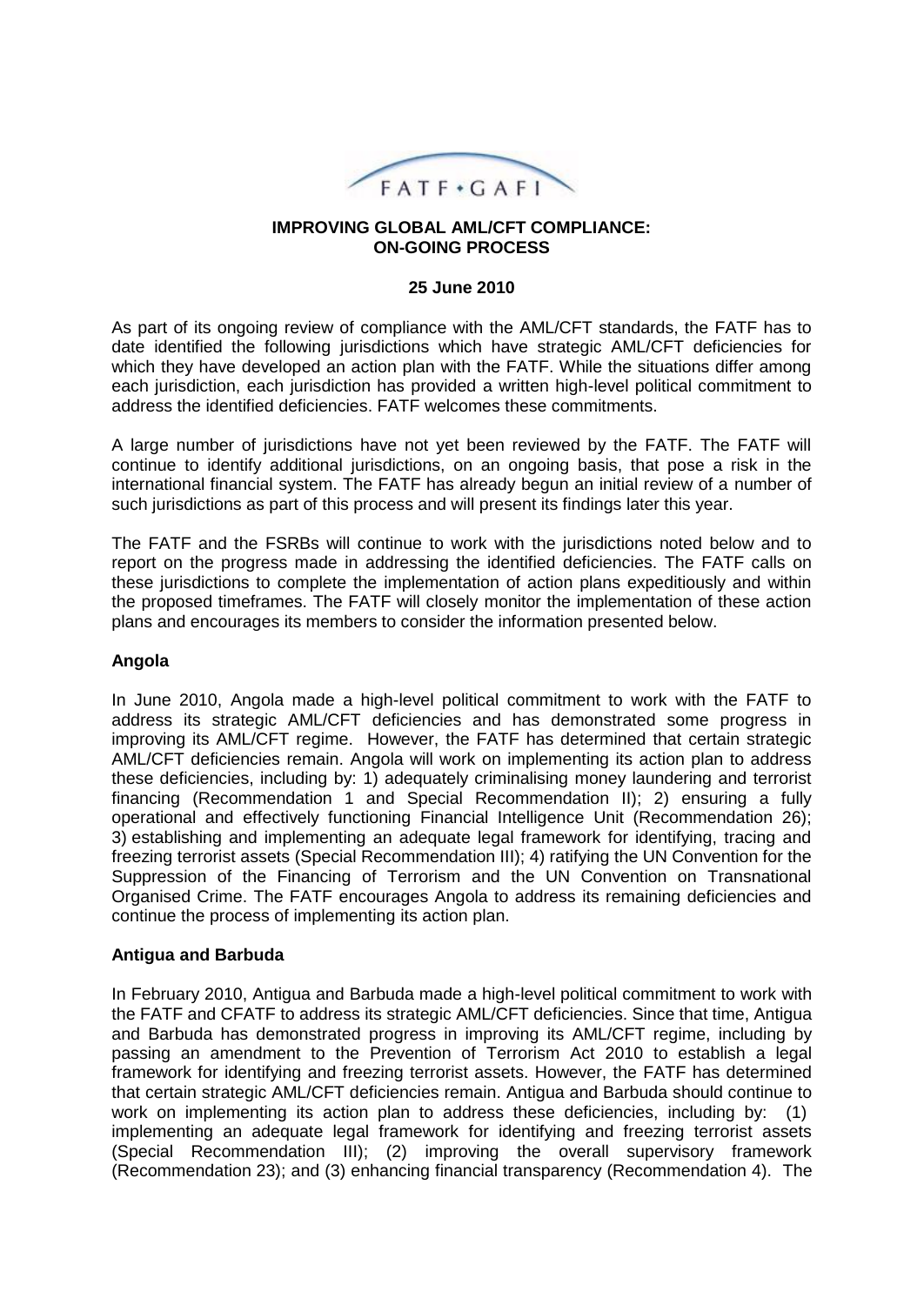FATF encourages Antigua and Barbuda to address its remaining deficiencies and continue the process of implementing its action plan.

### **Azerbaijan**

In February 2010, Azerbaijan made a high-level political commitment to work with the FATF and MONEYVAL to address its strategic AML/CFT deficiencies. Since that time, Azerbaijan has demonstrated progress in improving its AML/CFT regime, including by enacting AML/CFT amendments that aim to address issues relating to criminalisation of money laundering and terrorist financing, establishing procedures to freeze terrorist assets, and enhancing the functioning of the FIU. The FATF and MONEYVAL will conduct an on-site visit to confirm that the process of implementing the required reforms and actions is underway to address deficiencies previously identified by the FATF.

## **Bolivia**

In February 2010, Bolivia made a high-level political commitment to work with the FATF and GAFISUD to address its strategic AML/CFT deficiencies. Since that time, Bolivia has demonstrated progress in improving its AML/CFT regime, including by enacting a new AML law on 31 March 2010 to improve its criminalisation of money laundering and to increase FIU functions. However, the FATF has determined that certain strategic deficiencies remain. Bolivia should continue to work on implementing its action plan to address these deficiencies, including by: 1) ensuring adequate criminalisation of money laundering (Recommendation 1); (2) adequately criminalising terrorist financing (Special Recommendation II); (3) establishing and implementing an adequate legal framework for identifying and freezing terrorist assets (Special Recommendation III); (4) establishing a fully operational and effective Financial Intelligence Unit (Recommendation 26). The FATF encourages Bolivia to address its remaining deficiencies and continue the process of implementing its action plan.

### **Ecuador**

In June 2010, Ecuador made a high-level political commitment to work with the FATF and GAFISUD to address its strategic AML/CFT deficiencies. Ecuador has demonstrated progress in improving its AML/CFT regime, including submitting AML/CFT amendments to Congress. However, the FATF has determined that certain strategic AML/CFT deficiencies remain. Ecuador will work on implementing its action plan to address these deficiencies, including by: (1) adequately criminalising money laundering and terrorist financing (Recommendation 1 and Special Recommendation II); (2) establishing and implementing adequate procedures to identify and freeze terrorist assets (Special Recommendation III); (3) implementing adequate procedures for the confiscation of funds related to money laundering (Recommendation 3); (4) Reinforcing and improving coordination of financial sector supervision (Recommendation 23). The FATF encourages Ecuador to address its remaining deficiencies and continue the process of implementing its action plan.

# **Ethiopia**

In June 2010, Ethiopia made a high-level political commitment to work with the FATF to address its strategic AML/CFT deficiencies. Ethiopia has demonstrated progress in improving its AML/CFT regime. However, the FATF has determined that certain strategic AML/CFT deficiencies remain. Ethiopia will work on implementing its action plan to address these deficiencies, including by: (1) adequately criminalising money laundering and terrorist financing (Recommendation 1 and Special Recommendation II); (2) establishing and implementing adequate procedures to identify and freeze terrorist assets (Special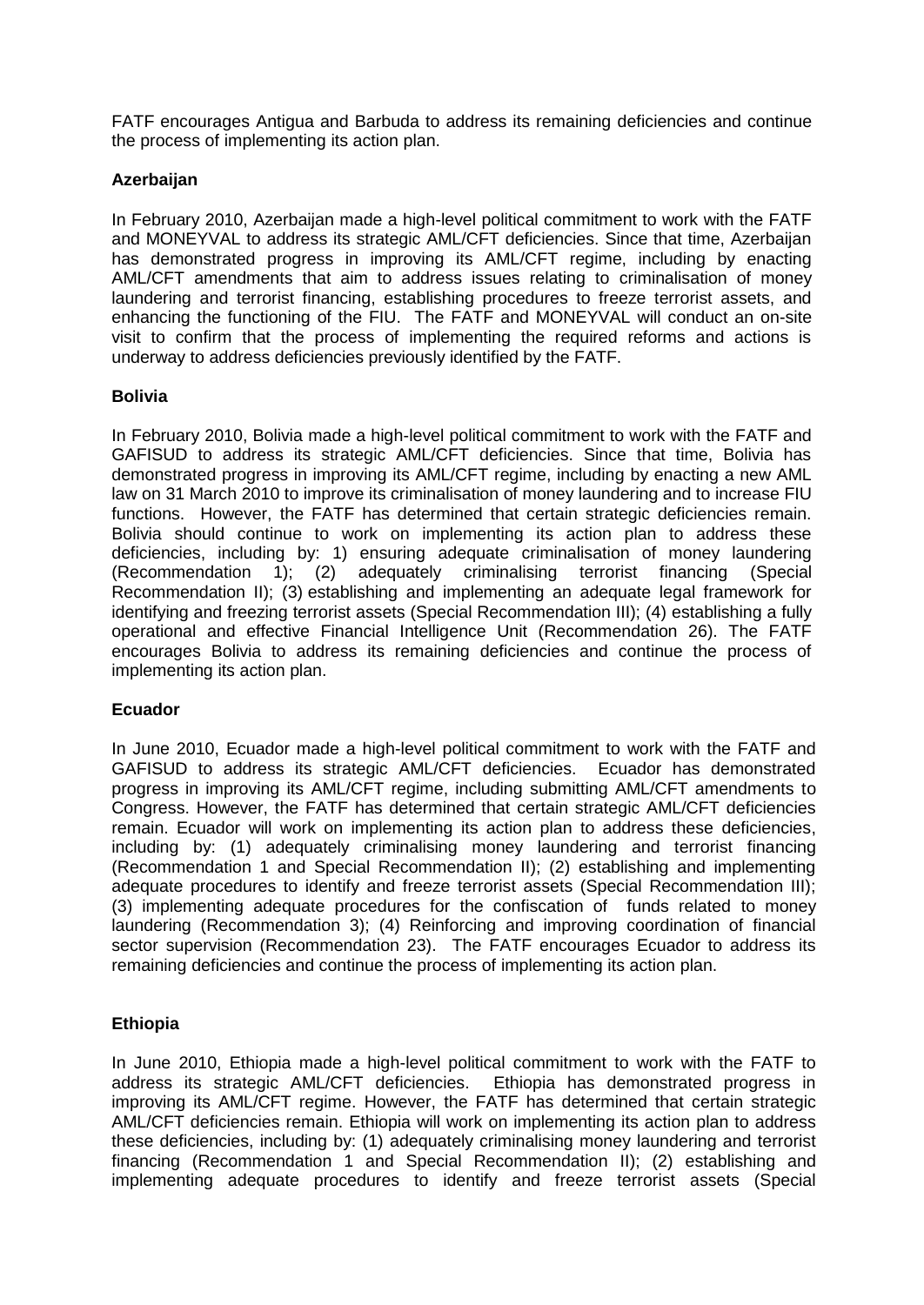Recommendation III); 3) ensuring a fully operational and effectively functioning Financial Intelligence Unit (Recommendation 26); 4) establishing and implementing an adequate legal framework for identifying and freezing terrorist assets (Special Recommendation III); 5) raising awareness of AML/CFT issues within the law enforcement community (Recommendation 27); and (6) implementing effective, proportionate and dissuasive sanctions in order to deal with natural or legal persons that do not comply with the national AML/CFT requirements (Recommendation 17). The FATF encourages Ethiopia to address its remaining deficiencies and continue the process of implementing its action plan.

## **Greece**

In February 2010, Greece made a high-level political commitment to work with the FATF to address its strategic AML/CFT deficiencies. Since that time, Greece has demonstrated progress, including by taking measures to enhance the effectiveness of the FIU and tabling legislation that aims to address remaining issues regarding adequately criminalising terrorist financing. However, the FATF has determined that certain strategic AML/CFT deficiencies remain. Greece should continue to work on implementing its action plan to address these deficiencies, including by: (1) addressing remaining issues regarding adequately criminalising terrorist financing (Special Recommendation II); (2) improving mechanisms and procedures for freezing terrorist assets (Special Recommendation III); and (3) enhancing the effectiveness of the FIU (Recommendation 26). The FATF encourages Greece to address its remaining deficiencies and continue the process of implementing its action plan.

### **Indonesia**

In February 2010, Indonesia made a high-level political commitment to work with the FATF and the APG to address its strategic AML/CFT deficiencies. Since that time, Indonesia has demonstrated progress in improving its AML/CFT regime; however, the FATF has determined that certain strategic AML/CFT deficiencies remain. Indonesia should continue to work on implementing its action plan to address these deficiencies, including by: (1) adequately criminalising money laundering and terrorist financing (Recommendation 1 and Special Recommendation II); (2) establishing and implementing adequate procedures to identify and freeze terrorist assets (Special Recommendation III); and (3) amending and implementing laws or other instruments to fully implementing the 1999 International Convention for the Suppression of Financing of Terrorism (Special Recommendation I). The FATF encourages Indonesia to address its remaining deficiencies and continue the process of implementing its action plan.

# **Kenya**

In February 2010, Kenya made a high-level political commitment to work with the FATF and ESAAMLG to address its strategic AML/CFT deficiencies. Since that time, Kenya has demonstrated progress in improving its AML/CFT regime, including by bringing into force the Proceeds of Crime and Anti-Money Laundering Act on 28 June 2010. However, the FATF has determined that certain strategic AML/CFT deficiencies remain. Kenya should continue to work on implementing its action plan to address these deficiencies, including by: 1) adequately criminalising terrorist financing (Special Recommendation II); 2) ensuring a fully operational and effectively functioning Financial Intelligence Unit (Recommendation 26); 3) establishing and implementing an adequate legal framework for identifying and freezing terrorist assets (Special Recommendation III); 4) raising awareness of AML/CFT issues within the law enforcement community (Recommendation 27); and (5) implementing effective, proportionate and dissuasive sanctions in order to deal with natural or legal persons that do not comply with the national AML/CFT requirements (Recommendation 17). The FATF encourages Kenya to address its remaining deficiencies and continue the process of implementing its action plan.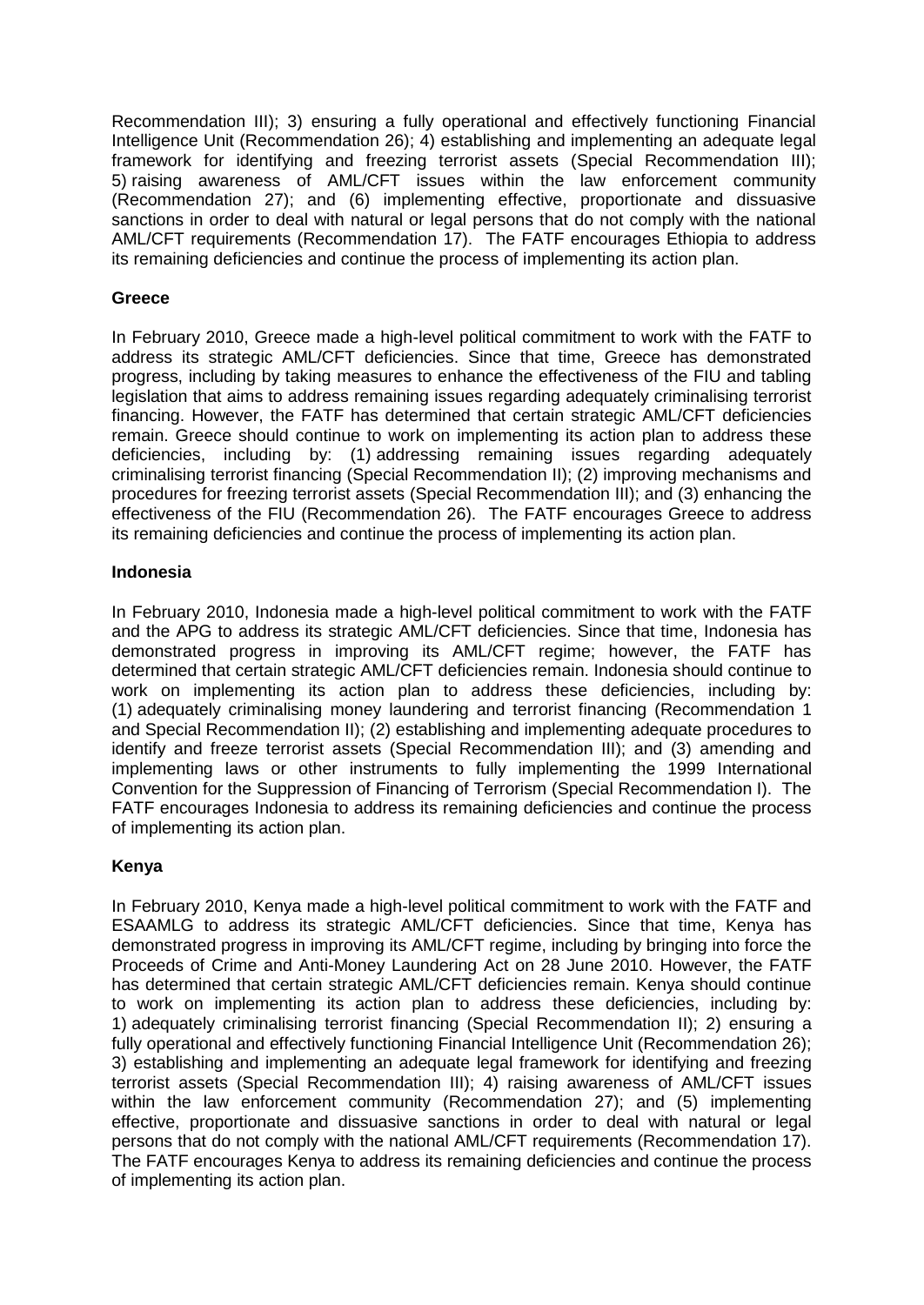### **Morocco**

In February 2010, Morocco made a high-level political commitment to work with the FATF and MENAFATF to address its strategic AML/CFT deficiencies. Since that time, Morocco has demonstrated progress in improving its AML/CFT regime, including by taking initial steps to make the FIU more operational and drafting an AML bill. However, the FATF has determined that certain strategic AML/CFT deficiencies remain. Morocco should continue to work on implementing its action plan to address these deficiencies, including by: (1) amending the penal code to extend the scope of the ML and FT offences (Recommendation 1 and Special Recommendation II); (2) amending relevant laws or regulations to address deficiencies in customer due diligence requirements (Recommendation 5); and (3) ensuring a fully operational and effectively functioning Financial Intelligence Unit (Recommendation 26). The FATF encourages Morocco to address its remaining deficiencies and continue the process of implementing its action plan.

## **Myanmar**

In February 2010, Myanmar made a high-level political commitment to work with the FATF and APG to address its strategic AML/CFT deficiencies. Since that time, Myanmar has demonstrated progress in improving its AML/CFT regime; however, the FATF has determined that certain strategic AML/CFT deficiencies remain. Myanmar should continue to work on implementing its action plan to address these deficiencies, including by: (1) adequately criminalising money laundering and terrorist financing (Recommendation 1 and Special Recommendation II); (2) establishing and implementing adequate procedures to identify and freeze terrorist assets (Special Recommendation III); (3) strengthening the extradition framework in relation to terrorist financing (Recommendation 35 and Special Recommendation I); (4) ensuring a fully operational and effectively functioning Financial Intelligence Unit (Recommendation 26); (5) enhancing financial transparency (Recommendation 4); and (6) strengthening customer due diligence measures (Recommendations 5). The FATF encourages Myanmar to address its remaining deficiencies and continue the process of implementing its action plan.

### **Nepal**

In February 2010, Nepal made a high-level political commitment to work with the FATF and APG to address its strategic AML/CFT deficiencies. Since that time, Nepal has demonstrated progress in improving its AML/CFT regime, including by broadening its AML law to criminalise a wider range of offences. However, the FATF has determined that certain strategic AML/CFT deficiencies remain. Nepal should continue to work on implementing its action plan to address these deficiencies, including by: (1) adequately criminalising money laundering and terrorist financing (Recommendation 1 and Special Recommendation II); (2) establishing and implementing adequate procedures to identify and freeze terrorist assets (Special Recommendation III); (3) implementing adequate procedures for the confiscation of funds related to money laundering (Recommendation 3); and (4) enacting and implementing appropriate mutual legal assistance legislation (Recommendation 36). The FATF encourages Nepal to address its remaining deficiencies and continue the process of implementing its action plan.

# **Nigeria**

In February 2010, Nigeria made a high-level political commitment to work with the FATF and GIABA to address its strategic AML/CFT deficiencies. Since that time, Nigeria has demonstrated progress in improving its AML/CFT regime; however, the FATF has determined that certain strategic AML/CFT deficiencies remain. Nigeria should continue to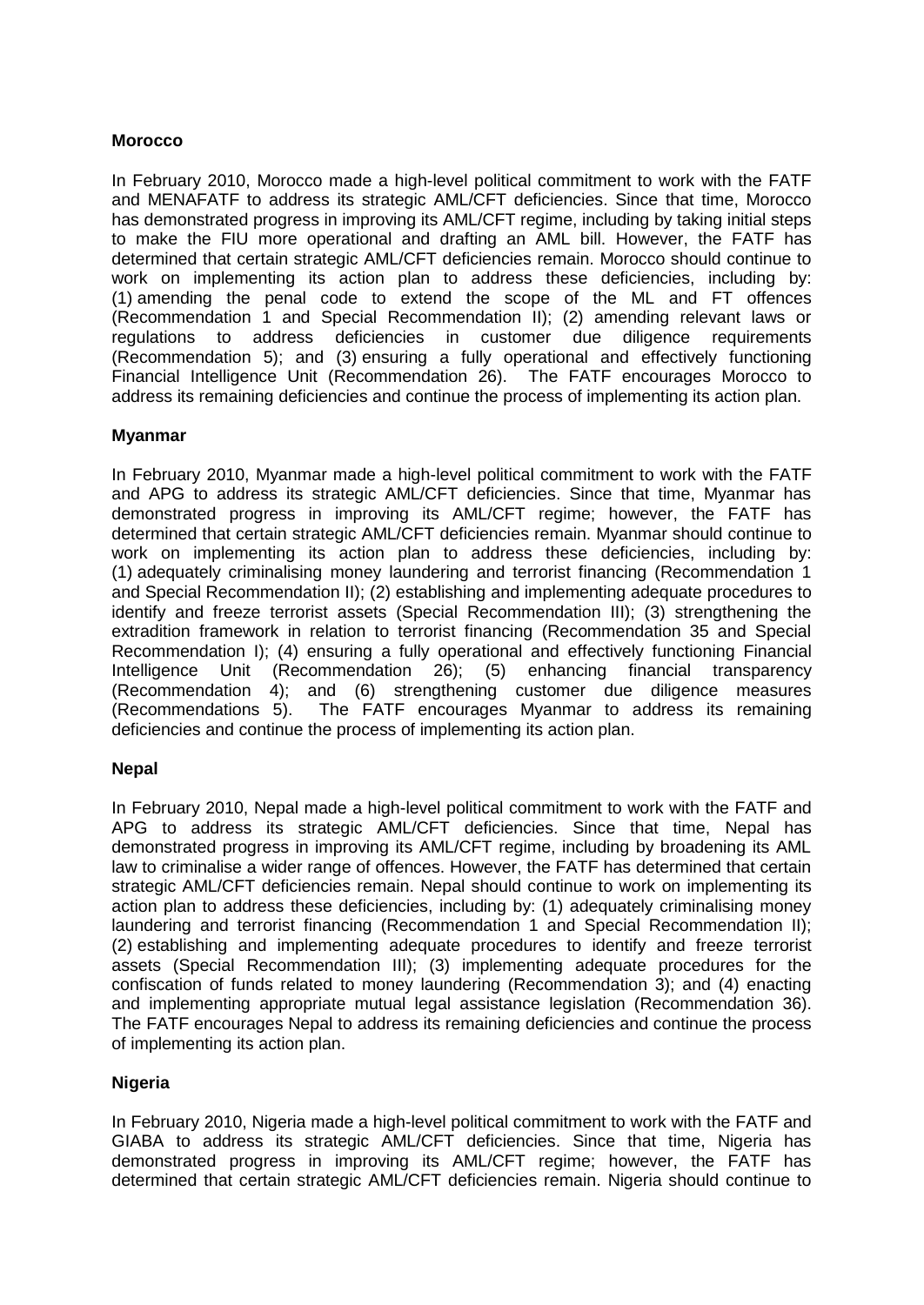work on implementing its action plan to address these deficiencies, including by: (1) adequately criminalising money laundering and terrorist financing (Recommendation 1 and Special Recommendation II); (2) implementing adequate procedures to identify and freeze terrorist assets (Special Recommendation III); (3) ensuring that relevant laws or regulations address deficiencies in customer due diligence requirements and that they apply to all financial institutions (Recommendation 5); and (4) demonstrating that AML/CFT supervision is undertaken effectively across the financial sector (Recommendation 23). The FATF encourages Nigeria to address its remaining deficiencies and continue the process of implementing its action plan.

## **Pakistan**

In June 2010, Pakistan made a high-level political commitment to work with the FATF and APG to address its strategic AML/CFT deficiencies. Pakistan has demonstrated progress in improving its AML/CFT regime, including enacting a permanent AML law. However, the FATF has determined that certain strategic AML/CFT deficiencies remain. Pakistan will work on implementing its action plan to address these deficiencies, including by (1) demonstrating adequate criminalisation of money laundering and terrorist financing (Recommendation 1 and Special Recommendation II); (2) demonstrating adequate procedures to identify, freeze and confiscate terrorist assets (Special Recommendation III); (3) ensuring a fully operational and effectively functioning Financial Intelligence Unit (Recommendation 26); (4) demonstrating effective regulation of money service providers, including an appropriate sanctions regime, and increasing the range of ML/FT preventive measures for these services (Special Recommendation VI); and (5) improving and implementing effective controls for cross-border cash transactions (Special Recommendation IX). The FATF encourages Pakistan to address its remaining deficiencies and continue the process of implementing its action plan.

# **Paraguay**

In February 2010, Paraguay made a high-level political commitment to work with the FATF and GAFISUD to address its strategic AML/CFT deficiencies. Since that time, Paraguay has demonstrated progress in improving its AML/CFT regime, including by enacting a law that criminalises terrorist financing on 23 June 2010, which needs to be analysed by the FATF, and adopting a regulation to develop controls for cross-border cash transactions on 17 June 2010. However, the FATF has determined that certain strategic AML/CFT deficiencies remain. Paraguay should continue to work on implementing its action plan to address these deficiencies, including by: (1) ensuring adequate criminalisation of terrorist financing (Special Recommendation II); (2) establishing and implementing adequate procedures to identify, freeze and confiscate terrorist assets (Special Recommendation III); (3) improving financial transparency (Recommendation 4); (4) improving and broadening customer due diligence measures (Recommendation 5), and (5) implementing effective controls for cross-border cash transactions (Special Recommendation IX). The FATF encourages Paraguay to address its remaining deficiencies and continue the process of implementing its action plan.

### **Qatar**

In February 2010, Qatar made a high-level political commitment to work with the FATF and MENAFATF to address its strategic AML/CFT deficiencies. Since that time, Qatar has demonstrated progress in improving its AML/CFT regime, including by enacting a new AML/CFT law, issuing revised AML/CFT regulations for the financial sector, and providing guidance on the suspicious transaction reporting requirements. The FATF and MENAFATF will conduct an on-site visit to confirm that the process of implementing the required reforms and actions is underway to address deficiencies previously identified by the FATF.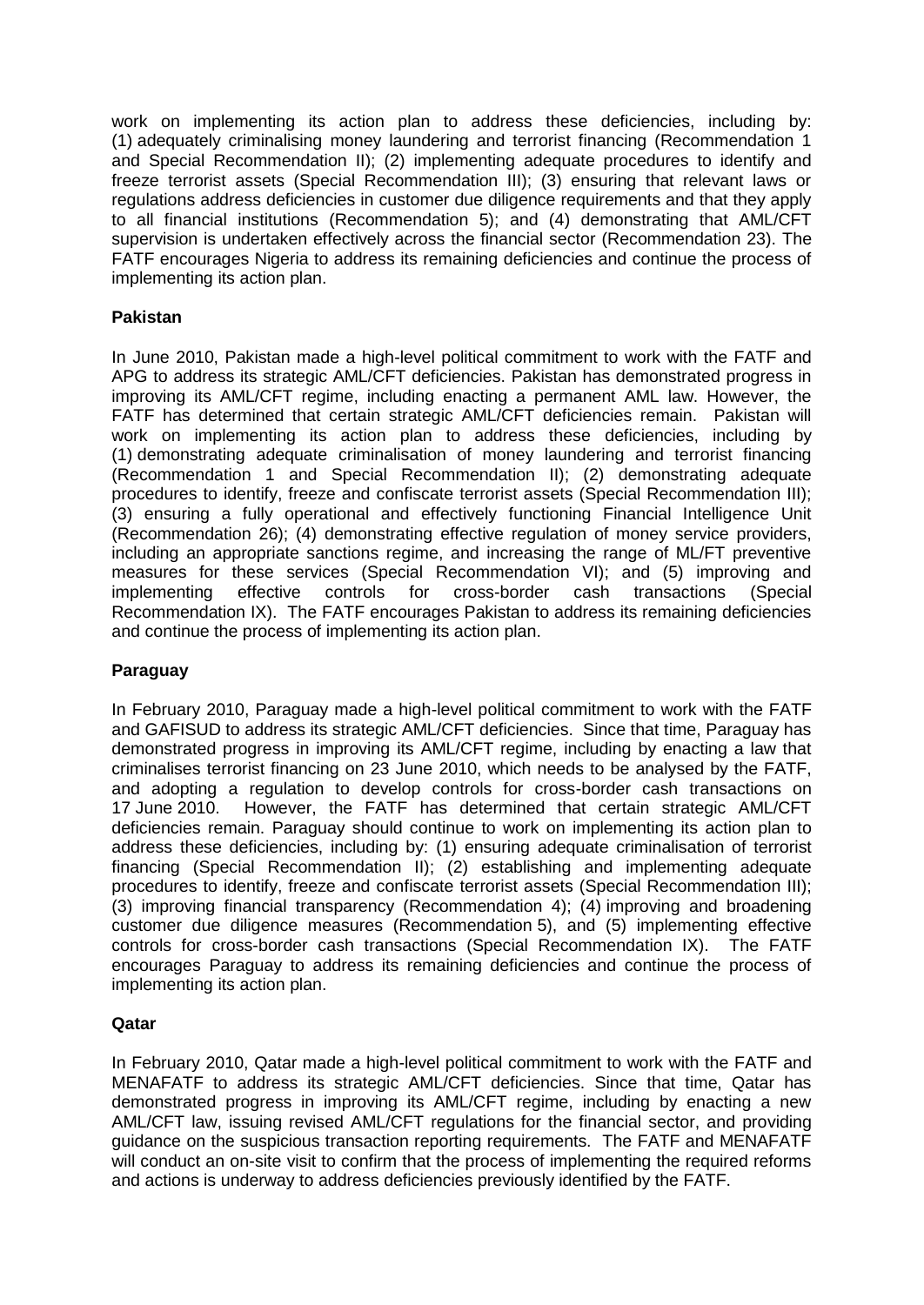#### **Sri Lanka**

In February 2010, Sri Lanka made a high-level political commitment to work with the FATF and APG to address its strategic AML/CFT deficiencies. Since that time, Sri Lanka has demonstrated progress in improving its AML/CFT regime; however, the FATF has determined that certain strategic AML/CFT deficiencies remain. Sri Lanka should continue to work on implementing its action plan to address these deficiencies, including by: (1) adequately criminalising money laundering and terrorist financing (Recommendation 1 and Special Recommendation II); and (2) establishing and implementing adequate procedures to identify and freeze terrorist assets (Special Recommendation III). The FATF encourages Sri Lanka to address its remaining deficiencies and continue the process of implementing its action plan.

### **Sudan**

In February 2010, Sudan made a high-level political commitment to work with the FATF and MENAFATF to address its strategic AML/CFT deficiencies. Since that time, Sudan has demonstrated progress in improving its AML/CFT regime, including by taking initial steps to operationalise the FIU. However, the FATF has determined that certain strategic AML/CFT deficiencies remain. Sudan should continue to work on implementing its action plan to address these deficiencies, including by: (1) implementing adequate procedures for identifying and freezing terrorist assets (Special Recommendation III); (2) ensuring a fully operational and effectively functioning Financial Intelligence Unit (Recommendation 26); (3) ensuring financial institutions are aware of and comply with their obligations to file suspicious transaction reports in relation to ML and FT (Recommendation 13 and Special Recommendation IV) and (4) implementing a supervisory programme for the regulators to ensure compliance with the provisions of the new law and regulations (Recommendation 23). The FATF encourages Sudan to address its remaining deficiencies and continue the process of implementing its action plan.

### **Syria**

In February 2010, Syria made a high-level political commitment to work with the FATF and MENAFATF to address its strategic AML/CFT deficiencies. Since that time, Syria has demonstrated progress in improving its AML/CFT regime; however, the FATF has determined that certain strategic AML/CFT deficiencies remain. Syria should continue to work on implementing its action plan to address these deficiencies, including by: (1) adopting adequate measures to implement and enforce the 1999 International Convention for the Suppression of Financing of Terrorism (Special Recommendation I); (2) adequately criminalising terrorist financing (Special Recommendation II); (3) implementing adequate procedures for identifying and freezing terrorist assets (Special Recommendation III); (4) ensuring financial institutions are aware of and comply with their obligations to file suspicious transaction reports in relation to ML and FT (Recommendation 13 and Special Recommendation IV) and (5) adopting appropriate laws and procedures to provide mutual legal assistance (Recommendations 36-38, Special Recommendation V). The FATF encourages Syria to address its remaining deficiencies and continue the process of implementing its action plan.

### **Thailand**

In February 2010, Thailand made a high-level political commitment to work with the FATF and APG to address its strategic AML/CFT deficiencies. Since that time, Thailand has demonstrated progress in improving its AML/CFT regime; however, the FATF has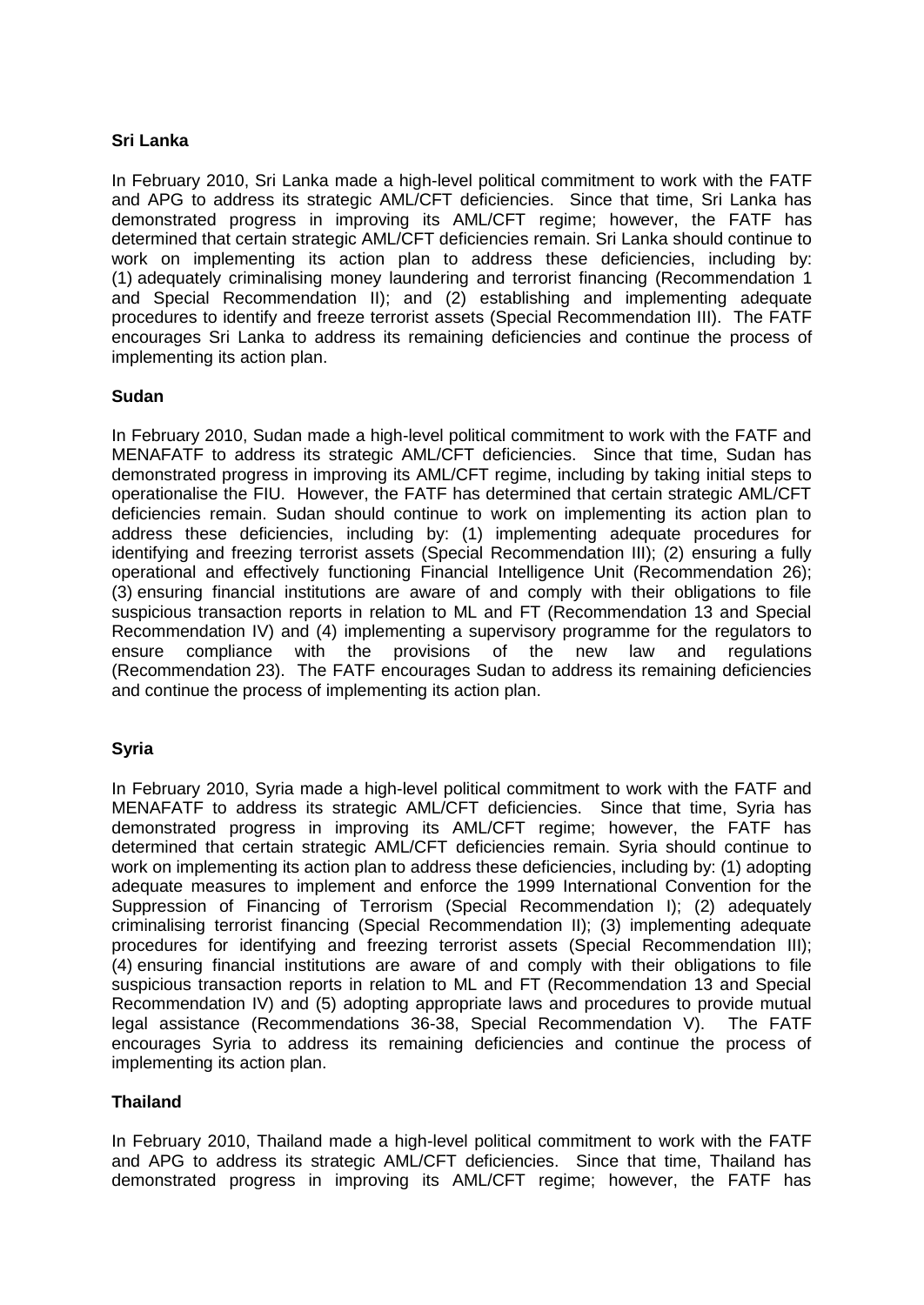determined that certain strategic AML/CFT deficiencies remain. Thailand should continue to work on implementing its action plan to address these deficiencies, including by: (1) adequately criminalising terrorist financing (Special Recommendation II); (2) establishing and implementing adequate procedures to identify and freeze terrorist assets (Special Recommendation III); and (3) further strengthening AML/CFT supervision (Recommendation 23). The FATF encourages Thailand to address its remaining deficiencies and continue the process of implementing its action plan.

### **Trinidad and Tobago**

In February 2010, Trinidad and Tobago made a high-level political commitment to work with the FATF and CFATF to address its strategic AML/CFT deficiencies. Since that time, Trinidad and Tobago has demonstrated progress in improving its AML/CFT regime; however, the FATF has determined that certain strategic AML/CFT deficiencies remain. Trinidad and Tobago should continue to work on implementing its action plan to address these deficiencies, including by: (1) implementing adequate procedures to identify and freeze terrorist assets without delay (Special Recommendation III); (2) implementing adequate procedures for the confiscation of funds related to money laundering (Recommendation 3); (3) ensuring a fully operational and effectively functioning FIU, including supervisory powers (Recommendation 26). The FATF encourages Trinidad and Tobago to address its remaining deficiencies and continue the process of implementing its action plan.

## **Turkey**

In February 2010, Turkey made a high-level political commitment work with the FATF to address its strategic AML/CFT deficiencies. Since that time, Turkey has demonstrated progress in improving its AML/CFT regime, including by drafting CFT legislation. However, the FATF has determined that certain strategic AML/CFT deficiencies remain. Turkey should continue to work on implementing its action plan to address these deficiencies, including by: (1) adequately criminalising terrorist financing (Special Recommendation II); and (2) implementing an adequate legal framework for identifying and freezing terrorist assets (Special Recommendation III). The FATF encourages Turkey to address its remaining deficiencies and continue the process of implementing its action plan.

### **Turkmenistan**

In June 2010, Turkmenistan made a high-level political commitment to work with the FATF and EAG to address its strategic AML/CFT deficiencies. Turkmenistan has demonstrated progress in improving its AML/CFT regime, including by adopting a law criminalising terrorist financing and enacting FIU and reporting regulations. However, the FATF has determined that certain strategic AML/CFT deficiencies remain. Turkmenistan will work on implementing its action plan to address these deficiencies, including by: (1) addressing the remaining issues with the criminalisation of money laundering and terrorist financing (Recommendation 1 and Special Recommendation II), (2) implementing adequate procedures to identify and freeze terrorist assets without delay (Special Recommendation III); (3) ensuring a fully operational and effectively functioning FIU (Recommendation 26), (4) developing collaboration between the FIU and domestic counterparts, including supervisory authorities, and (5) strengthening international cooperation. The FATF encourages Turkmenistan to address its remaining deficiencies and continue the process of implementing its action plan.